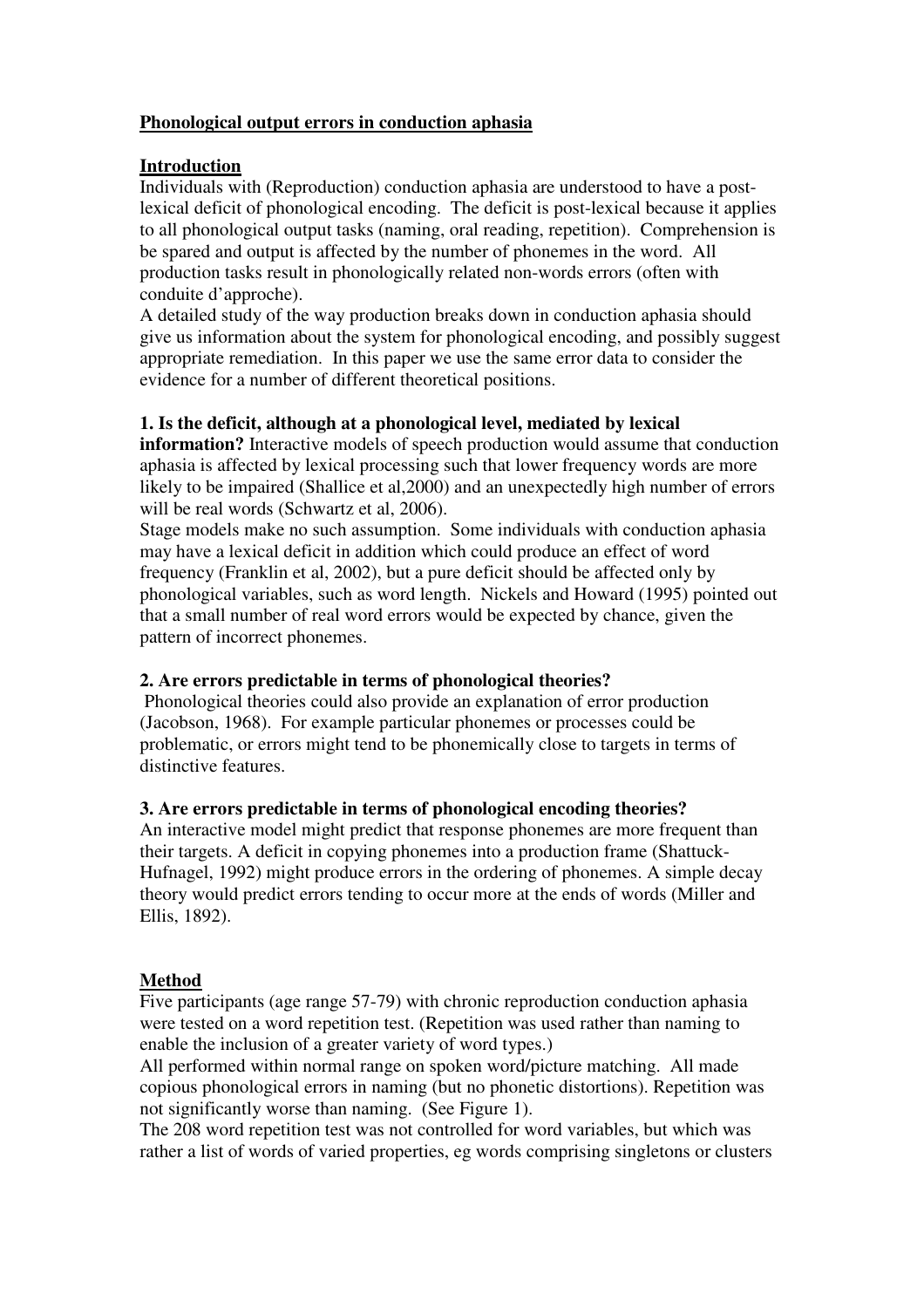and of differing lengths. Compound words were also included. (Examples of words are Banana, Cooker-hood, Football, Tomato, Sieve, Kestrel, Zebra, Brush, Temple.) This list was given for repetition by each participant on two occasions. (NB participant ST abandoned the test after 160 items, first administration). Responses were all tape recorded and transcribed, with sample checking by a second transcriber.

# **Results**

# **1. Is the deficit, although at a phonological level, mediated by lexical information?**

Logistic regression was carried out to see if correct performance was predicted by number of phonemes, syllables or clusters or word frequency. Number correct was compared on both occasions to establish if lexical priming was occurring. Error types were analysed to establish whether formal errors (real word phonologically related errors) were common.

Logistion regression (Table 1) shows that the most robust effect was of number of phonemes (4/5 participants on both occasions), which is in line with the findings of Nickels and Howard (2004). Word frequency, on the other hand only showed a significant effect for WB and this was not replicated. There was no effect of repetition priming (Figure 2).

There are very few unrelated real word errors in the sample (Figure 3). There are a small number of formal errors, especially for the most severely impaired participant, ST. However looking at these errors, they are mostly extremely close to the target:

Examples of ST's formal errors:

Family -> fat Worktop -> cop Majesty -> man Metrotrain ->my Matches -> mat Castle -> carrot Stairlift -> tea Rosebud -> boast Mansions  $\rightarrow$  match

# **Summary**

Lack of an effect of word frequency and lack of repetition priming effect suggest impairment is not mediated by lexical information (but remember this is repetition, not naming). The presence of a small number of formal errors may be taken as evidence of lexical interaction. However, the shortness of most of these errors suggests that these could be real words by chance.

# **2. Are errors predictable in terms of phonological theories?**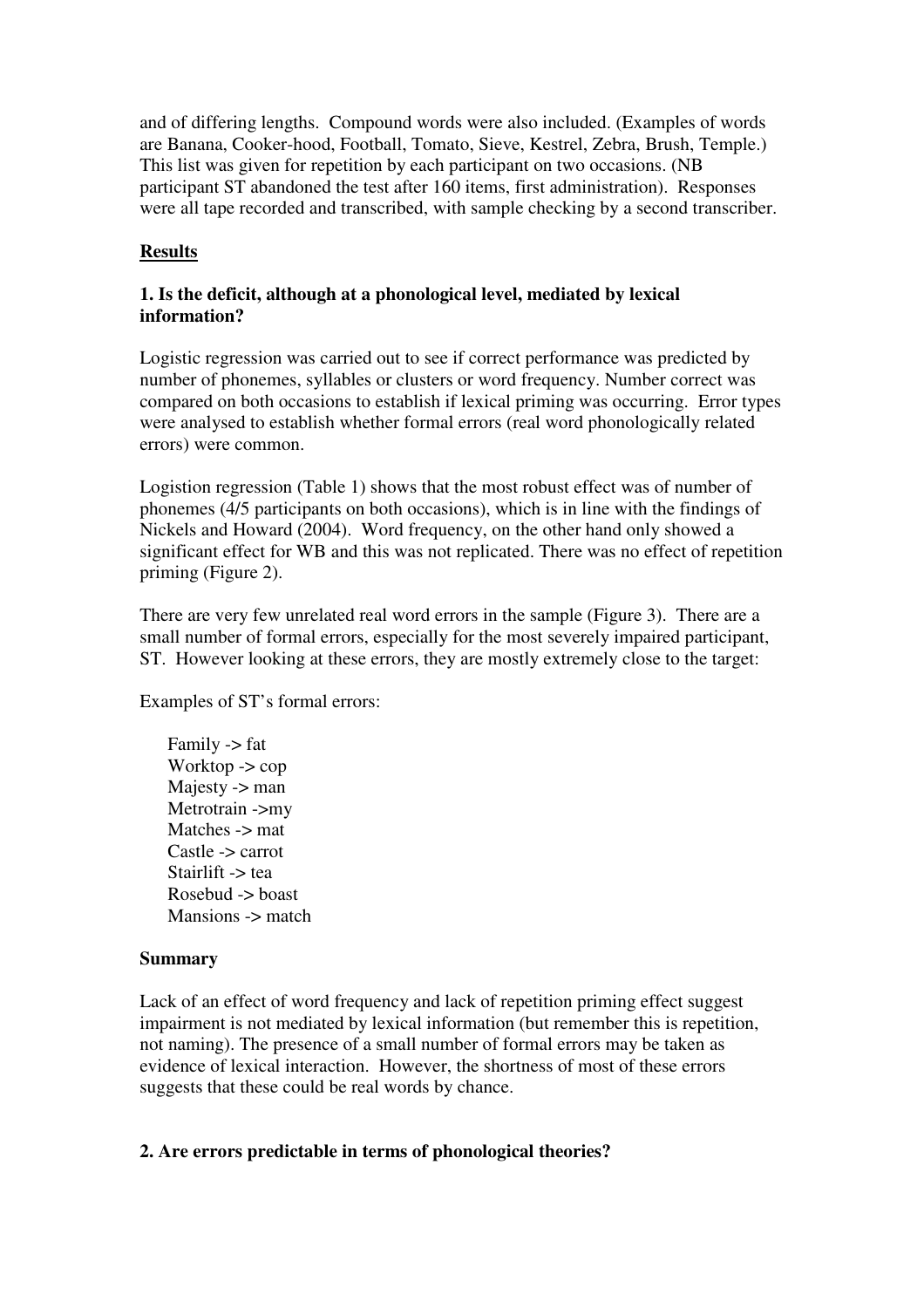The first administration of the test was used to analyse each participant's phoneme inventory. Substitutions were analysed to establish whether errors were produced according to particular phonological processes. Finally the number of distinctive features common to target and substitution were calculated, and compared to the similarity achieved by a random distribution of substitutions.

All participants produced examples of all English phonemes except for  $\frac{7}{7}$ , but there was only one target word which included this phoneme. One participant, ST, devoices /z/.

No consistent use of a phonological process was detected. For example the same participant would produce:

Fronting AND backing Cluster reduction AND addition (and for each participant there are examples of correct 2 and 3 element clusters and substitution of clusters for single phonemes) Final phoneme deletion AND addition

Producing fricatives for stops is more common than stopping

Phoneme substitutions do seem to share more distinctive features than is predicted by chance (Table 2), but in every case, this is equivalent to only one distinctive feature – is this a reflection of the perception of the transcriber, or a real effect?

#### **Summary**

There is no compelling evidence that these participant's errors are predictable in terms of a restricted phoneme inventory, or a return to supressed processes. Errors may be determined by similarity of phonetic features, but this is at best a minimal effect. Errors are highly inconsistent.

#### **3. Are errors predictable in terms of phonological encoding theories?**

Following an interactive processing account, all substitution errors (for both administrations) were compared with their targets to see if substitutions were of more common phonemes. It can be seen from Figure 4 that there is no consistent pattern. Figure 5 demonstrates that only a small number of metathetic and substitution errors are produced, suggesting that the main deficit is not one of phoneme ordering.

Table 3 contrasts the numbers of substitutions and omissions produced at the beginning and ends of words, to establish whether phonological information is decaying abnormally fast. Substitutions do not occur more often at the ends of words, but omissions do. The majority of final omission errors are omissions of whole syllables suggesting the word is abandoned rather than a specific difficulty with the word's end.

#### **Summary**

None of the phonological encoding accounts appear to support the data. Still the strongest predictor of error is the number of phonemes in the word.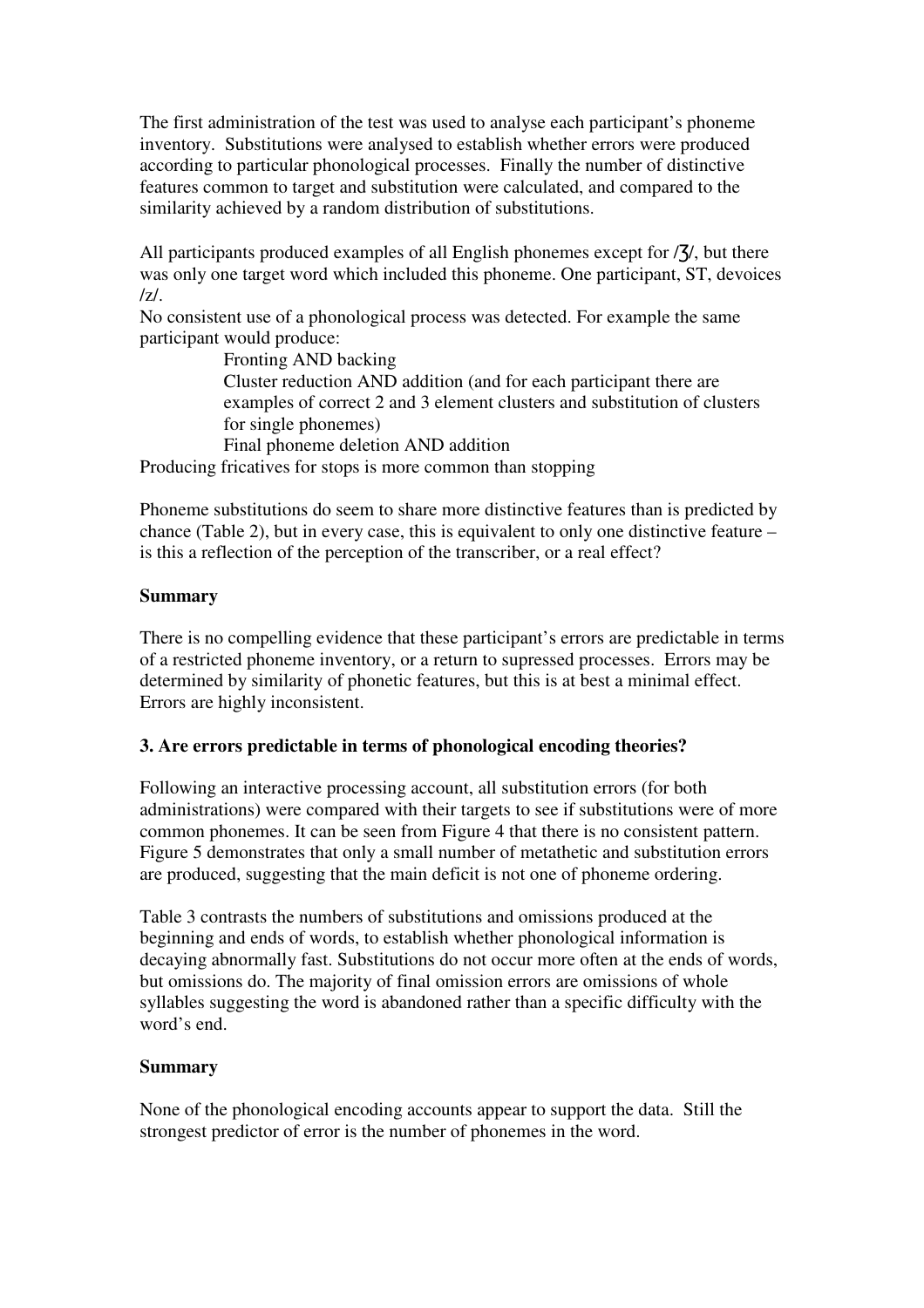# **Conclusion**

Neither consideration of which words are incorrect or the types of error produced appear to be mediated by lexical constraints, and real word errors tend to be very short and could be real words by chance. There is no obvious rule-governed or constraint based explanation for the types of error produced. All participants were highly inconsistent and all produced (nearly) all phonemes. Findings are consistent with a deficit of random selection of incorrect phonemes at a constant level.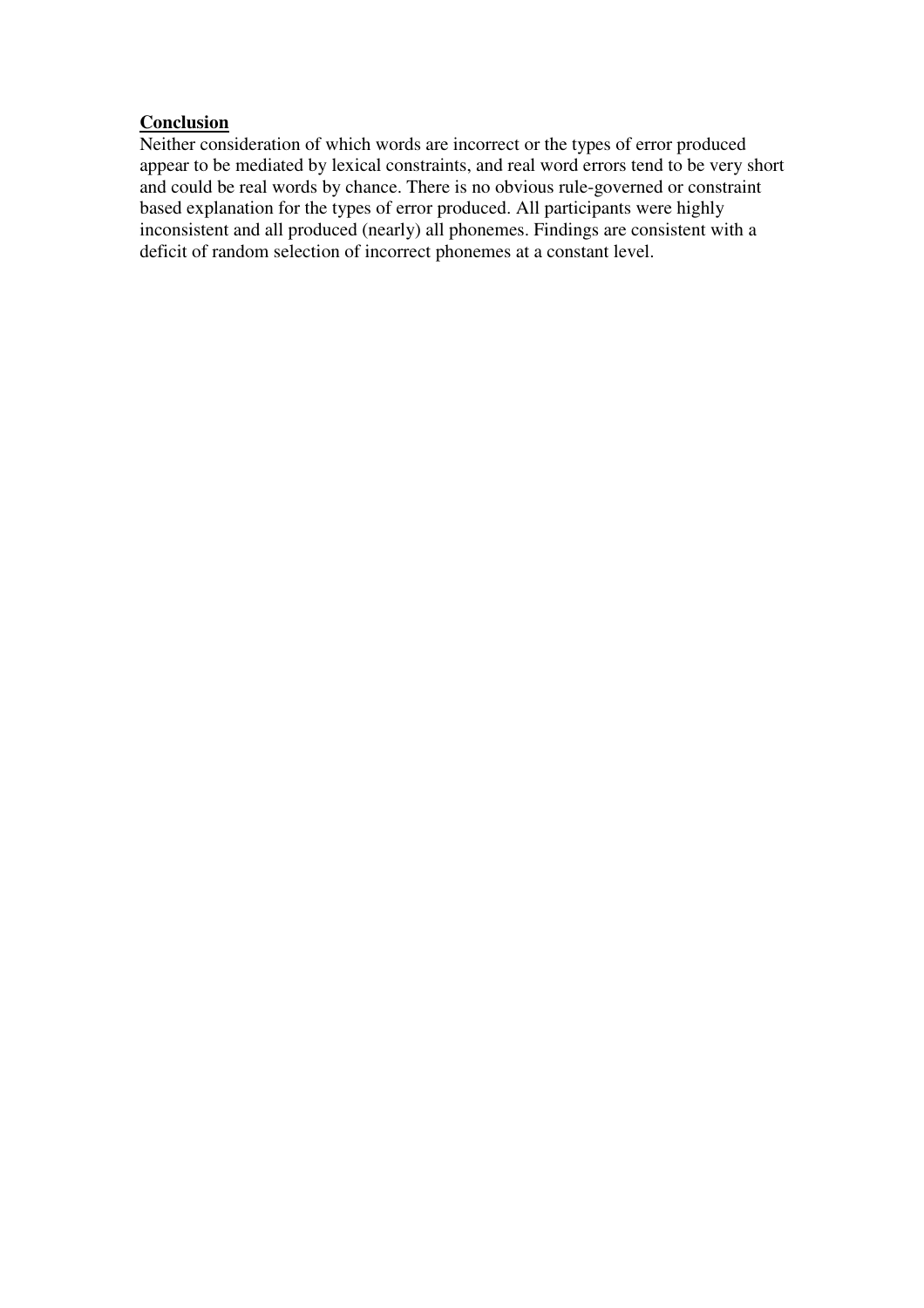#### **References**

Jacobson, R (1968). Child language, aphasia and phonological universals. The Hague, Mouton.

Levelt, WJM, Roelofs, A and Meyer, AS (1999). A theory of lexical access in speech production. Behavioural and brain sciences, 22, 1-75.

Miller, D and Ellis AW (1892). Speech and writing errors in neologistic jargon aphasia: a lexical activation hypothesis. In M Coltheart, R Job and G Sartori (Eds), The Cognitive Neuropsychology of language. Hove:LEA.

Nickels, L and Howard, D (1995). Phonological errors in aphasic naming – comprehension, monitoring and lexicality. Cortex, 31, 209-237.

Nickels, L and Howard, D (2004). Dissociating effects of number of phonemes, number of syllables and syllabic complexity on word production in aphasia: it's the number of phonemes that counts. Cognitive Neuropsychology, 21, 57-78.

Scwartz, MF, Dell, GS, Martin, N, Gahl, S and Sobel, P (2006). A case-series test of the interactive two-step model of lexical access: evidence from picture naming. Journal of memeory and language, 54, 228-264.

Shallice, T, Rumiati, RI and Zadini, A (2000). The selective impairment of the phonological out put buffer. Cognitive Neuropsychology, 17, 517-546.

Shattuck-Hufnagel (1992). The role of word structure in segmental serial ordering. Cognition, 42,213-259.

Swinburn, K, Oorter, G and Howard, D (2004). Comprehensive Aphasia Test. Psychology Press.

Yavas, M (1998).Phonology Development and its disorders. San Diego, Singular Publishing.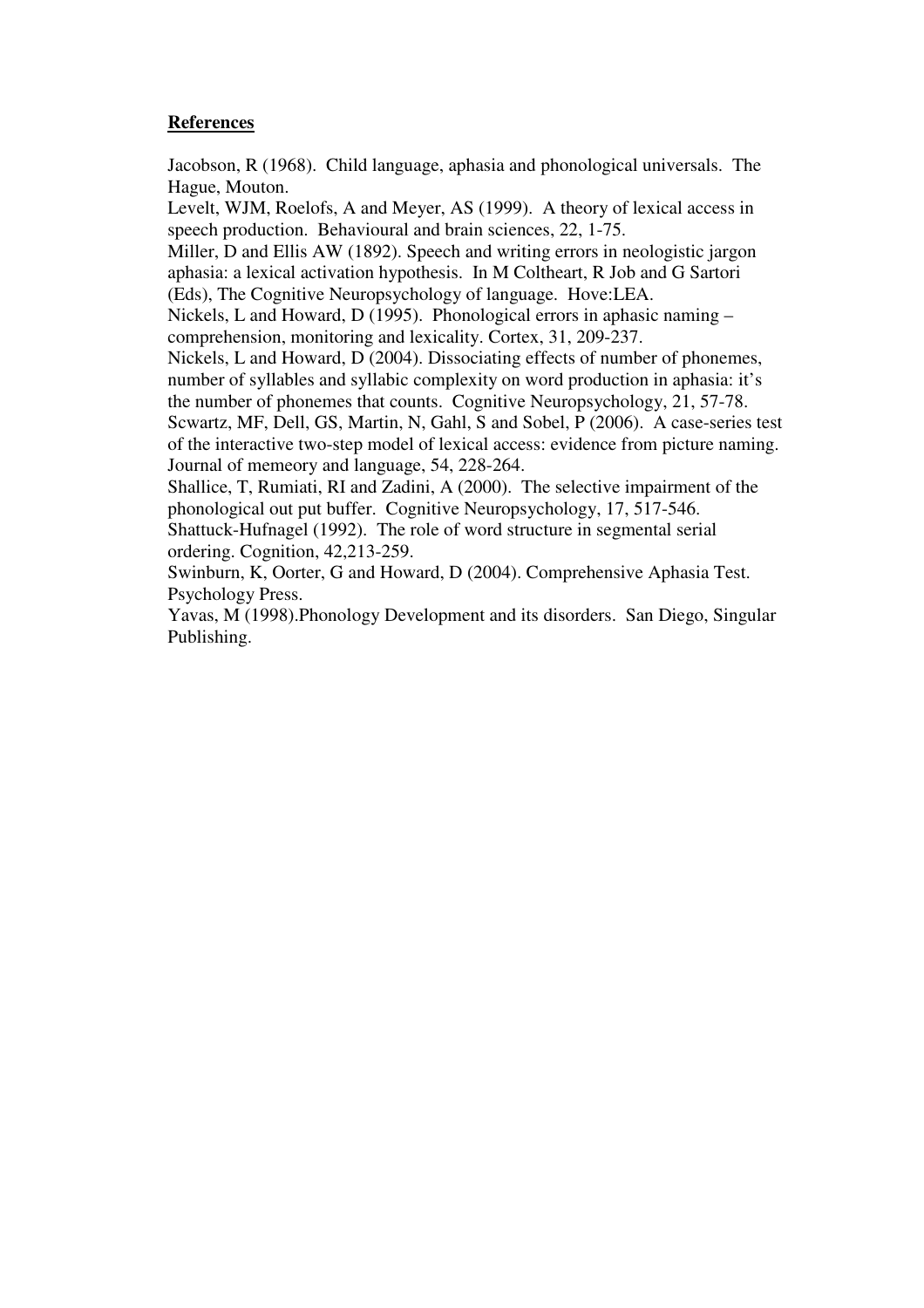

**Figure 1: The five participants' performance on repetition, reading and naming of items from the Comprehensive Aphasia Test.**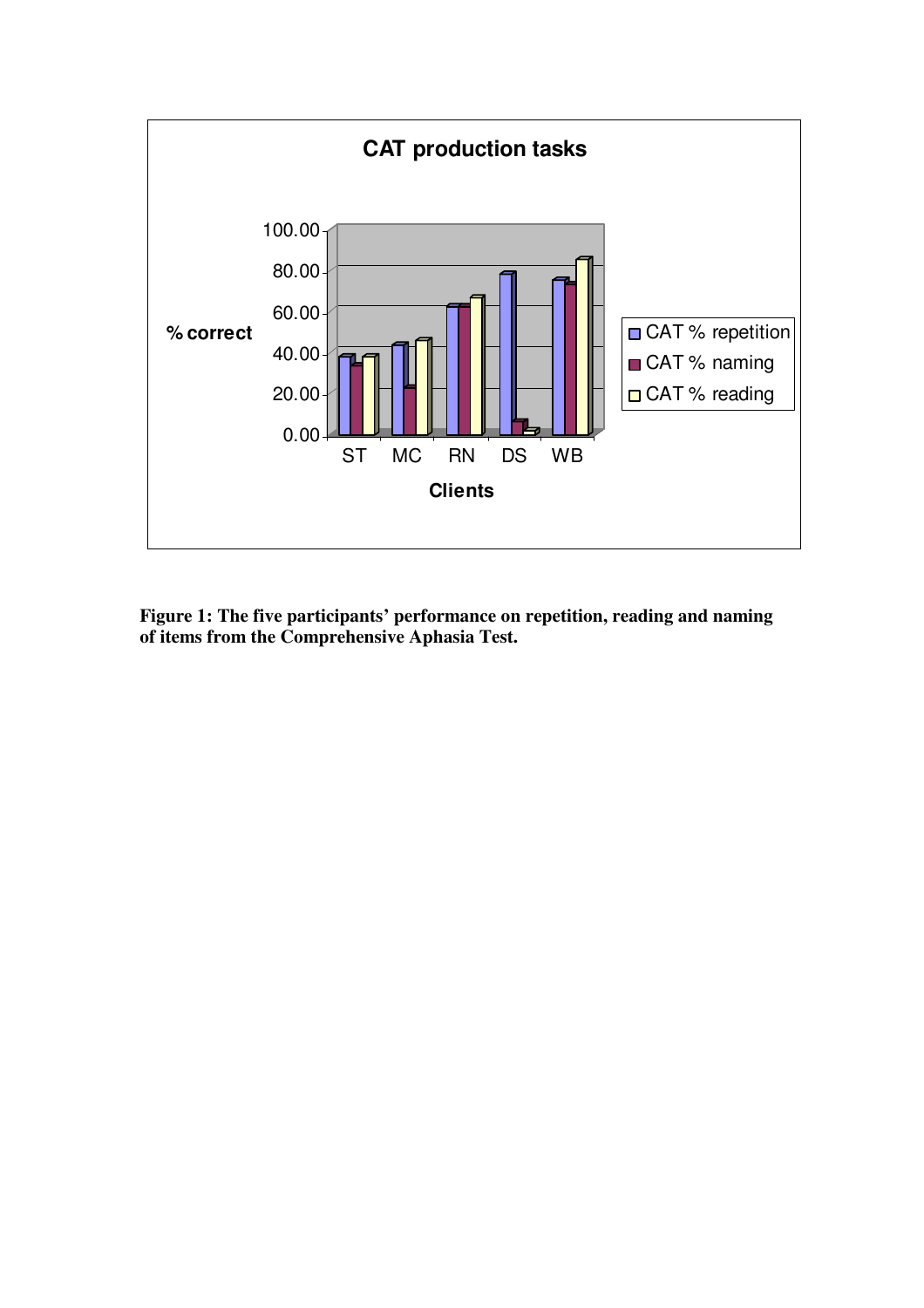| Participant | Number of |  | Number of |   | Word      |  | Number of       |  |
|-------------|-----------|--|-----------|---|-----------|--|-----------------|--|
|             | phonemes  |  | syllables |   | frequency |  | <b>Clusters</b> |  |
| <b>ST</b>   |           |  |           |   | Ø         |  |                 |  |
| <b>MC</b>   |           |  |           | Ø | Ø         |  |                 |  |
| <b>RN</b>   |           |  |           | Ø | Ø         |  |                 |  |
| DS          |           |  |           |   | Ø         |  |                 |  |
| WΒ          |           |  |           |   |           |  |                 |  |

 $+$  = significant effect of variable administration 1

 $+$  = significant effect of variable administration 2

# **Table 1: which word variables affect word repetition?**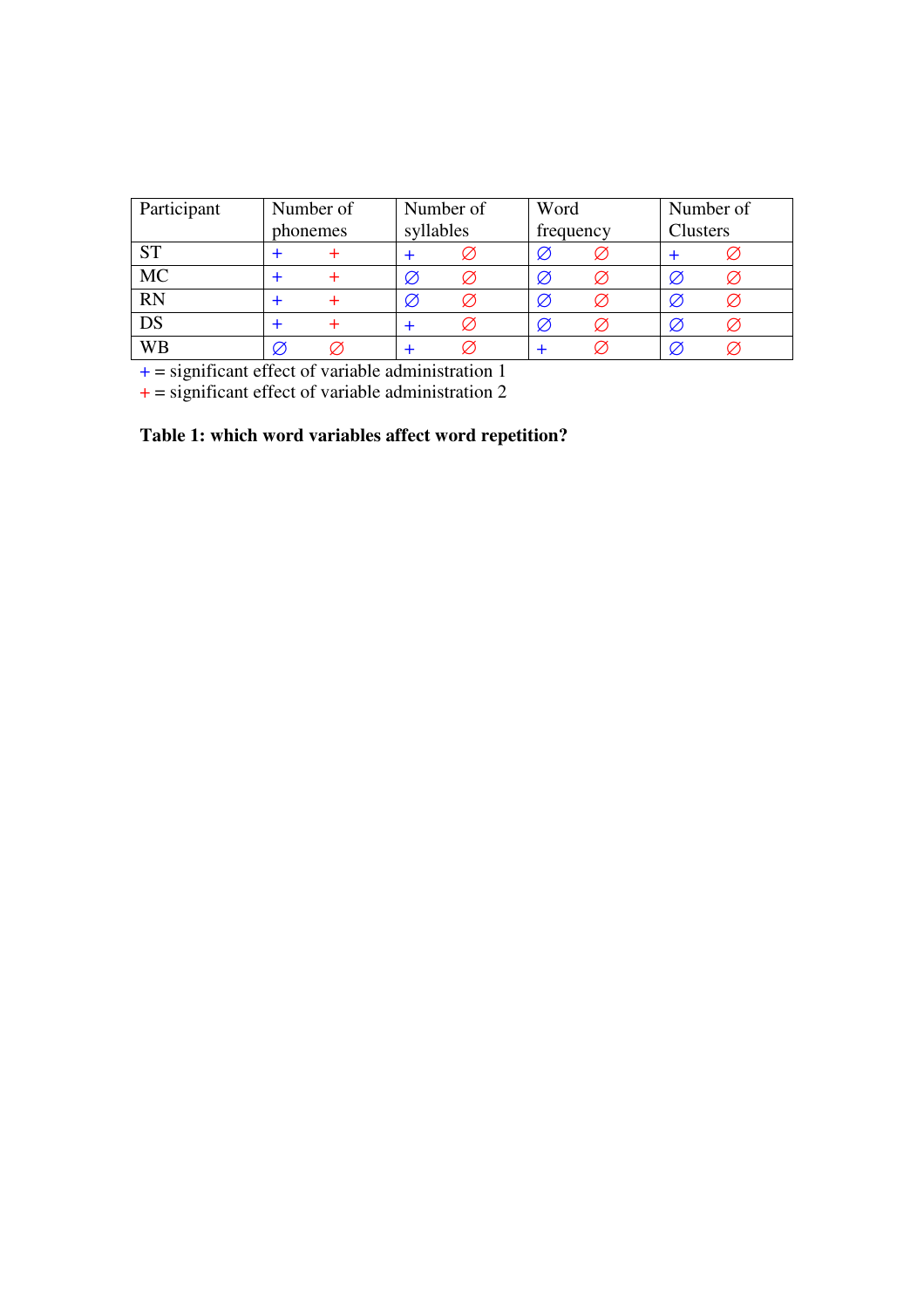

**Figure 3: Percentage correct on first and second time of repetition.**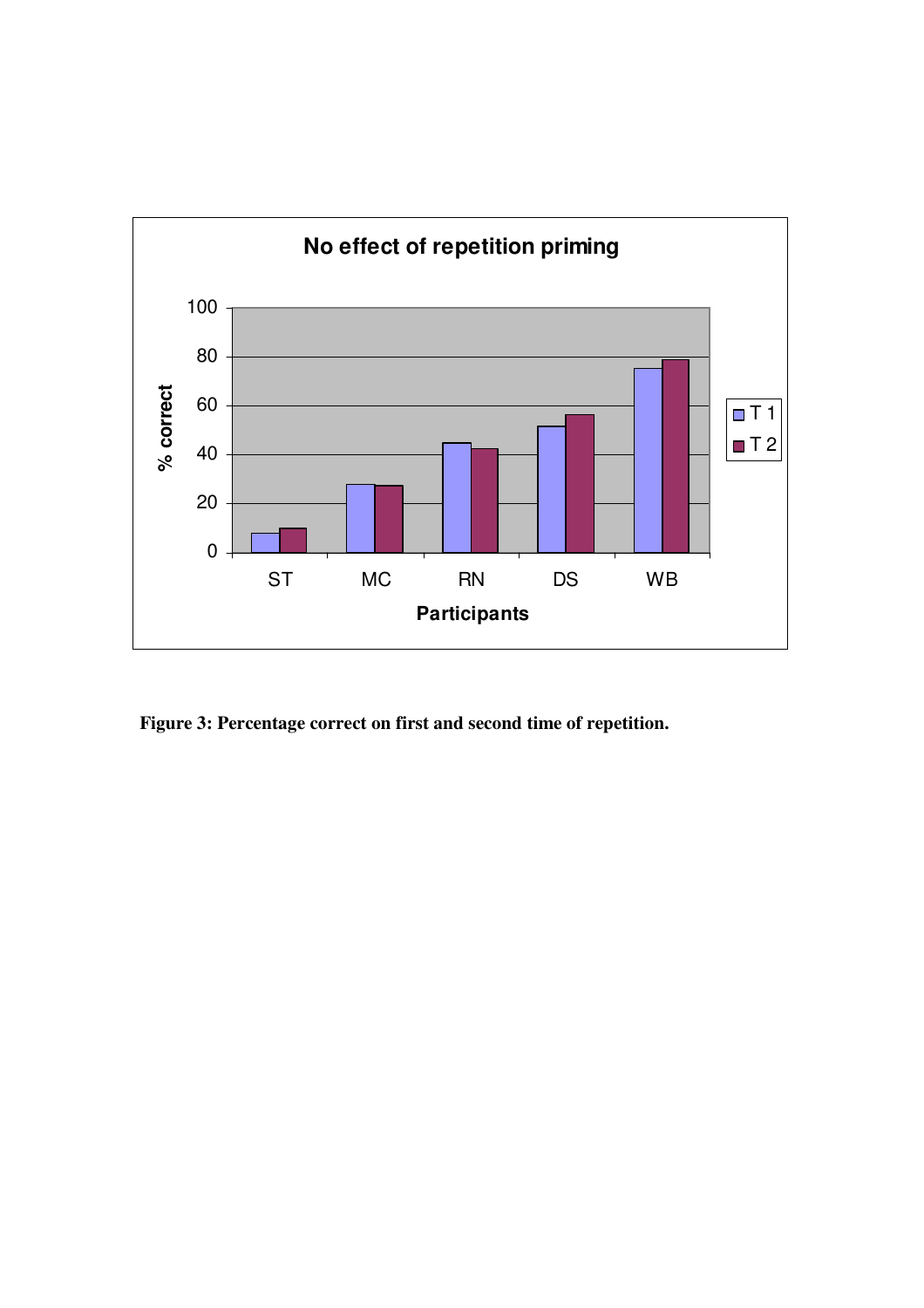

**Figure 3: Types of error in word repetition**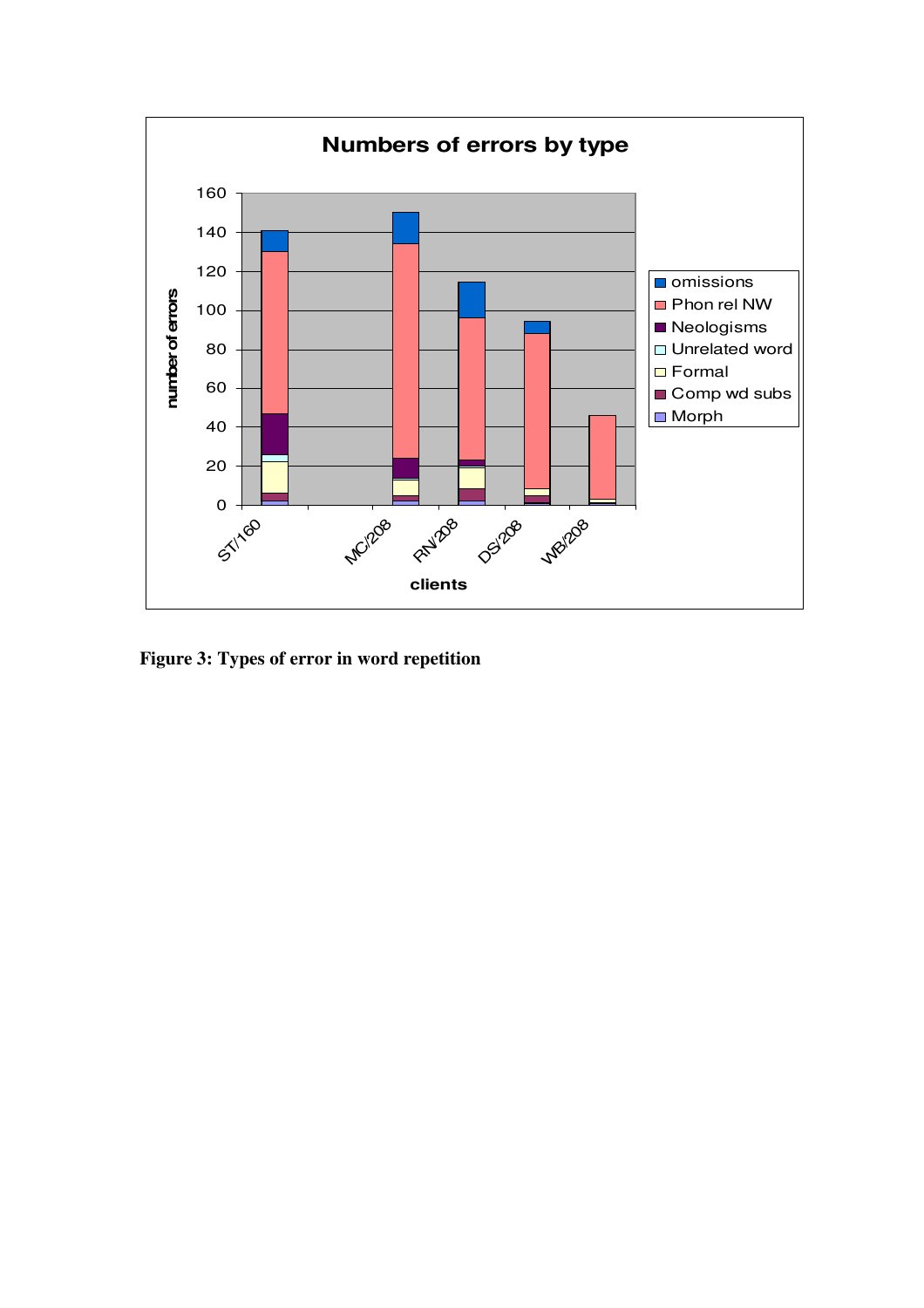| Subject         | Predicted | Actual | $P$ (two- |
|-----------------|-----------|--------|-----------|
|                 | by chance |        | tailed)   |
| ST1             | 9.87      | 10.08  | 0.081     |
| ST <sub>2</sub> | 9.89      | 10.64  | 0.002     |
| MC1             | 9.78      | 10.95  | < 0.001   |
| MC <sub>2</sub> | 9.89      | 10.69  | < 0.001   |
| RN <sub>1</sub> | 9.75      | 10.87  | < 0.001   |
| RN <sub>2</sub> | 9.64      | 10.22  | 0.012     |
| DS1             | 10.12     | 11.20  | < 0.001   |
| DS <sub>2</sub> | 10.12     | 11.20  | < 0.001   |
| WB1             | 9.80      | 11.75  | < 0.001   |
| WB <sub>2</sub> | 10.08     | 11.64  | 0.013     |

**Table 2: Average number of distinctive features shared by phoneme substitutions and their targets, using a 14 feature distinctive feature matrix (Yavas, 1998)**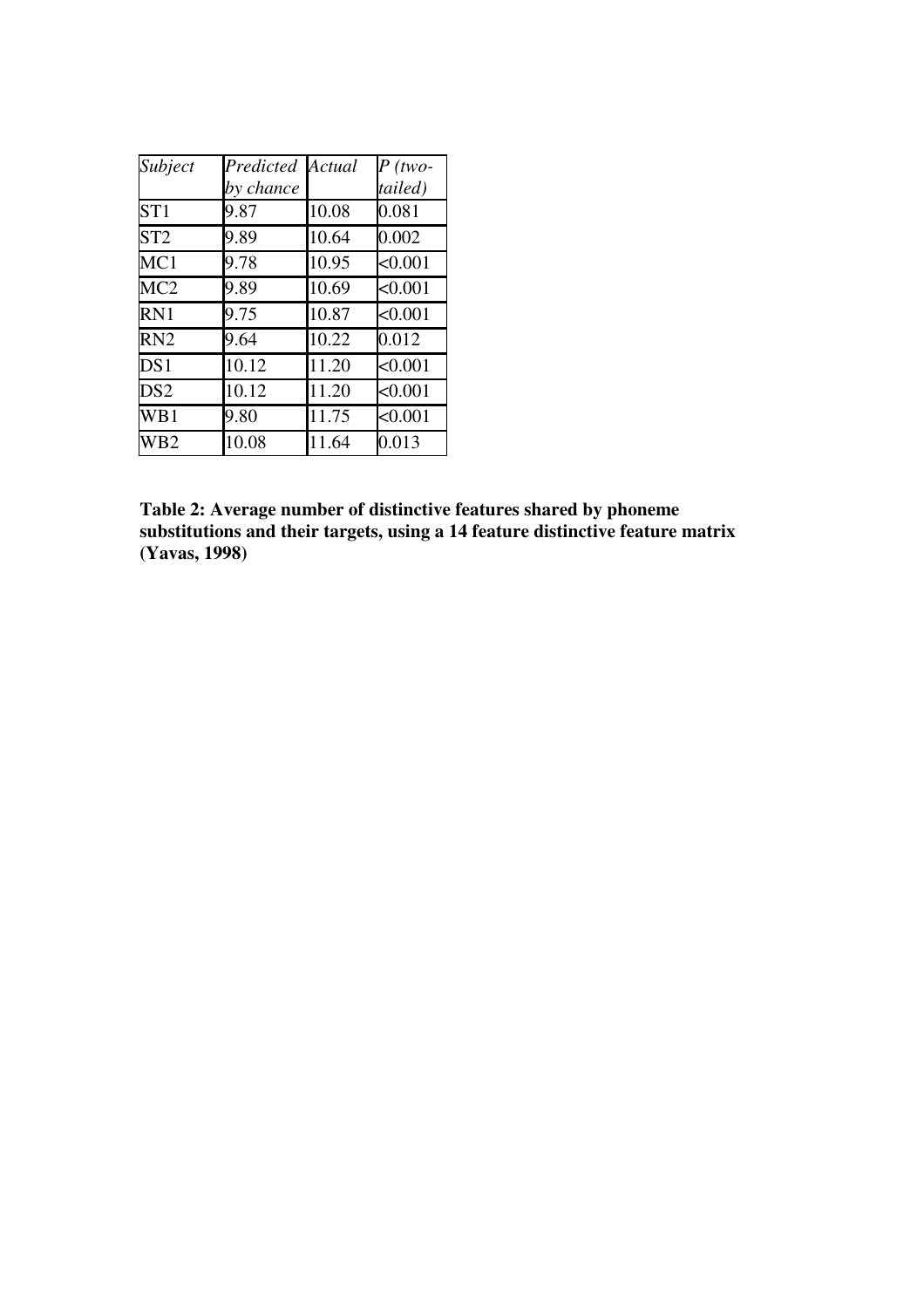

**Figure 4: Number of errors which are higher in frequency versus lower in frequency that the target.**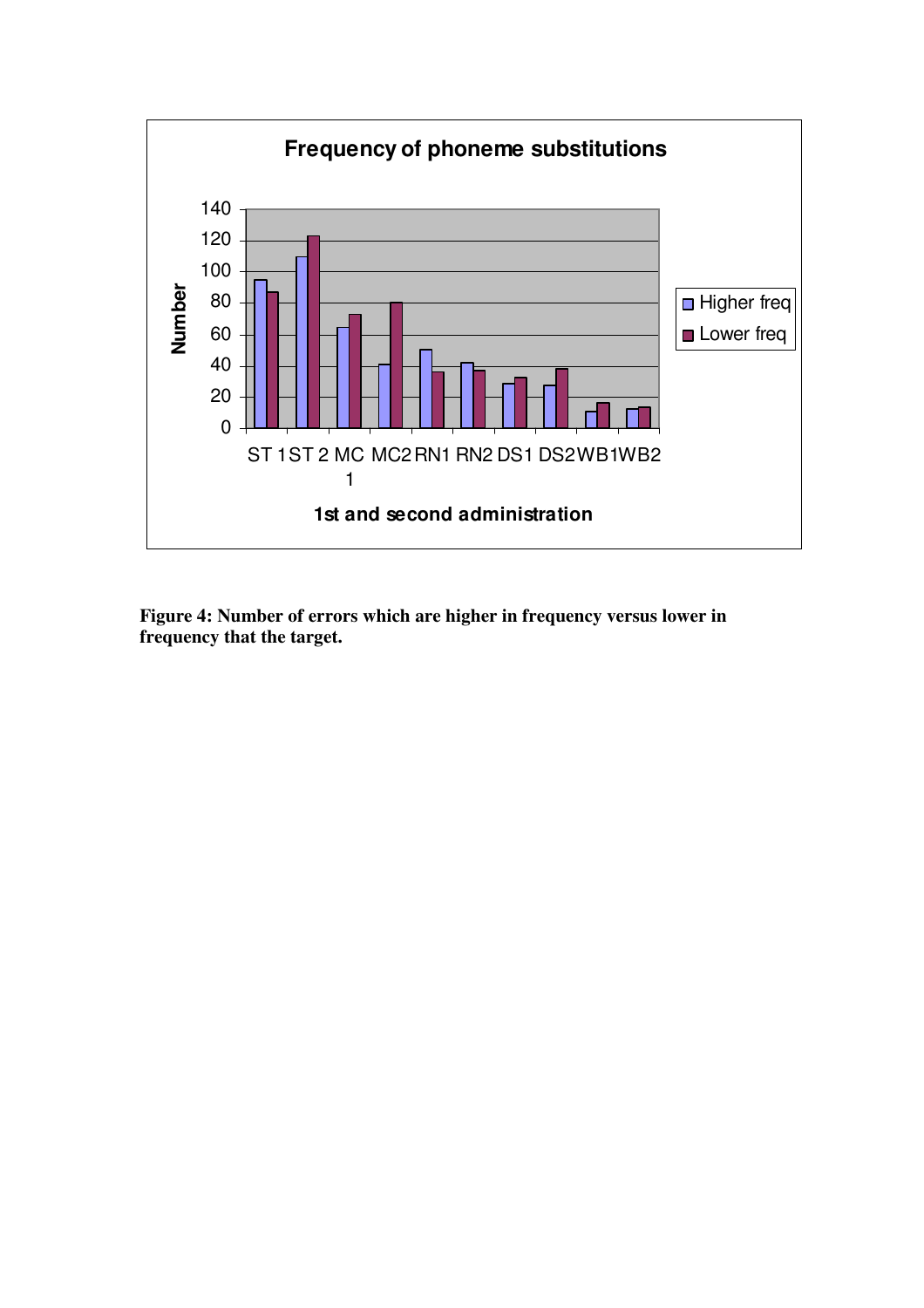

**Figure 5: Do the participants make a large number of order errors?**